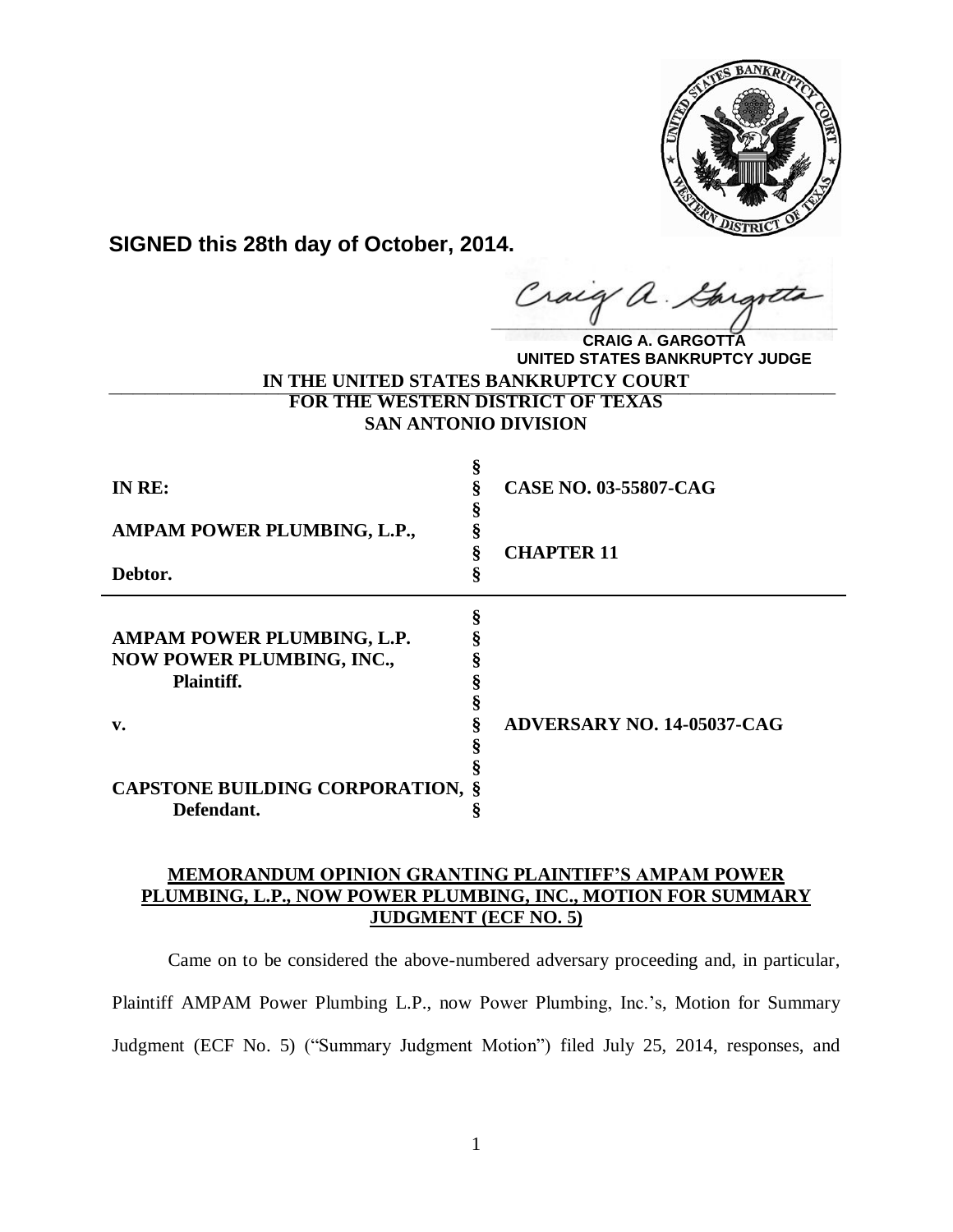supporting evidence. For the reasons provided herein, the Court is of the opinion that Plaintiff's Summary Judgment Motion should be GRANTED.

#### **JURISDICTION**

Although neither of the parties raised the issue of whether the Court has constitutional authority enter a final judgment, federal courts have an ongoing duty to examine their subjectmatter jurisdiction, whether the issue is raised by the parties or sua sponte by the court. *MCG, Inc. v. Great W. Energy Corp.*, 896 F.2d 170, 173 (5th Cir. 1990). In *Stern v. Marshall*, the United States Supreme Court held that a bankruptcy court must have *both* statutory and constitutional authority to enter final judgment on certain state law claims. *Stern v. Marshall*, 131 S. Ct. 2594, 2611 (2011) (finding that the bankruptcy court lacked the "judicial Power of the United States" under Article III of the United States Constitution to enter final judgment on a state law counterclaim).

The Court has jurisdiction over this matter pursuant to 28 U.S.C. § 1334(b). This is a core proceeding under 28 U.S.C. § 157(b)(2)(I). Although Debtor received a discharge of its debts over ten years ago, bankruptcy courts in the Fifth Circuit maintain subject matter jurisdiction post-confirmation for such matters as enforcing and interpreting the scope of a debtor's discharge order—even after the bankruptcy case is closed. *Jimmy Williams, Sr., et. al v. Placid Oil Co. (In re Placid Oil Co*.**)**, 463 B.R. 803, 818 (Bankr. N.D. Tex. 2012) (citing *Bradley v. Barnes (In re Bradley),* 989 F.2d 802 (5th Cir. 1993)) *aff'd*, 753 F.3d 151 (5th Cir. 2014).

Even after *Stern*, bankruptcy courts have the constitutional authority to hear and finally determine dischargeability of debts in bankruptcy cases. *Deitz v. Ford (In re Deitz),* 469 B.R. 11, 23-24 (B.A.P. 9th Cir. 2012) *aff'd*, 760 F.3d 1038 (9th Cir. 2012). Determining the scope of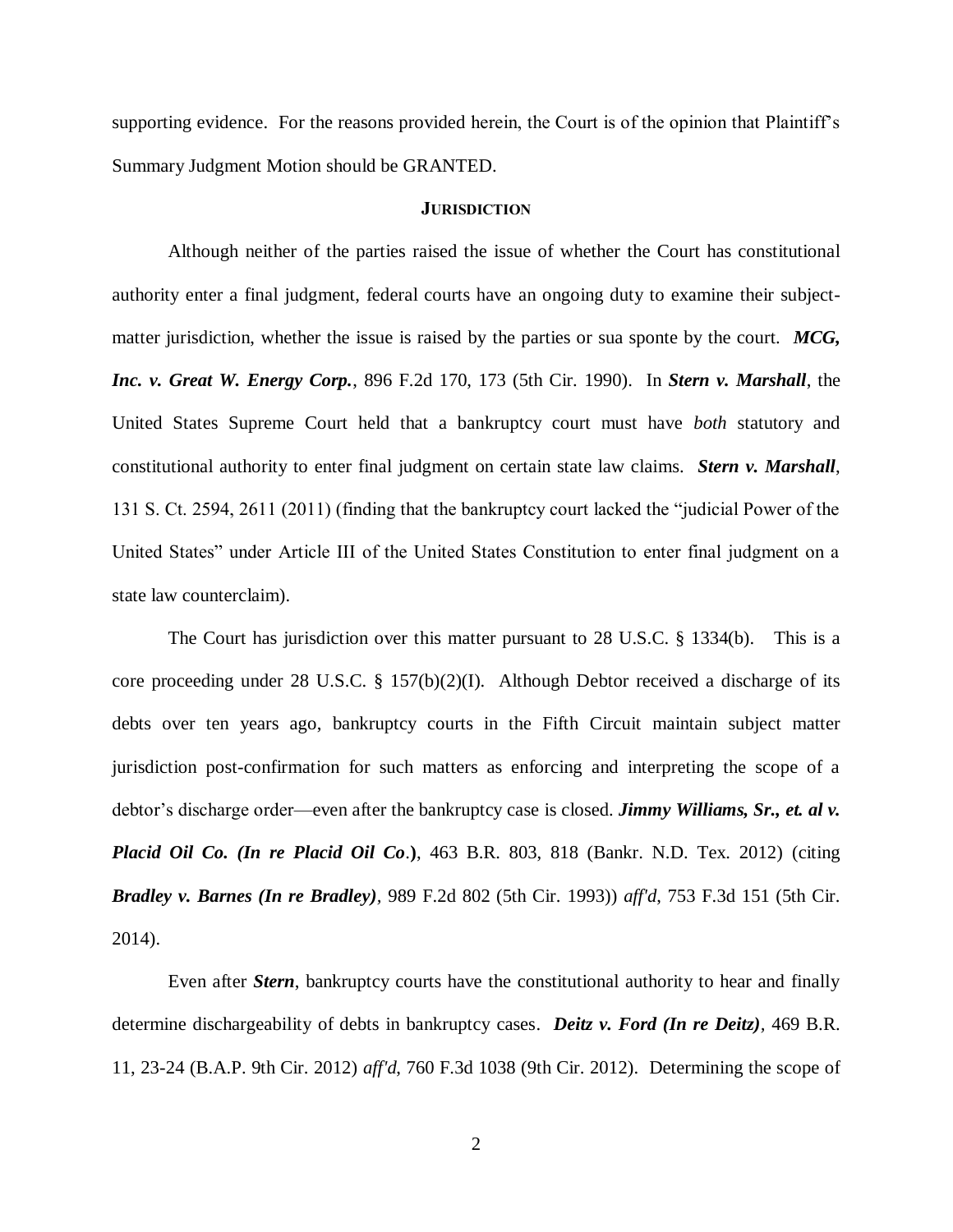a debtor's discharge is a fundamental part of the bankruptcy process. *Farooqi v. Carroll (In re* 

*Carroll),* 464 B.R. 293, 312 (Bankr. N.D. Tex. 2011). As the *Farooqi* court explained:

Congress clearly envisioned that bankruptcy courts would hear and determine all core proceedings, 28 U.S.C. § 157(b)(1), which include, as relevant here, "determinations as to the dischargeability of particular debts." 28 U.S.C. § 157(b)(2)(I). The Supreme Court has never held that bankruptcy courts are without constitutional authority to hear and finally determine whether a debt is dischargeable in bankruptcy. In fact, the Supreme Court's decision in *Stern* clearly implied that bankruptcy courts have such authority when it concluded that bankruptcy courts had the constitutional authority to decide even state law counterclaims to filed proofs of claim if the counterclaim would necessarily be decided through the claims allowance process. *Stern,* 131 S.Ct. at 2618.

*Id.* Because this case involves a determination as to the dischargeability of particular claims, this

Court has both statutory and constitutional authority to enter a final judgment.

## **LEGAL STANDARD FOR SUMMARY JUDGMENT**

Federal Rule of Bankruptcy Procedure 7056 applies Rule 56(c) of the Federal Rules of Civil Procedure to adversary proceedings. Summary judgment is appropriate "if the pleadings, depositions, answers to interrogatories, and admissions on file, together with the affidavits, if any, show that there is no genuine issue as to any material fact and that the moving party is entitled to a judgment as a matter of law." Fed. R. Civ. P. 56(c); *Celotex Corp. v. Catrett*, 477 U.S. 317, 322 (1986). If summary judgment is appropriate, the Court may resolve the case as a matter of law. *Celotex Corp.*, 477 U.S. at 323; *Blackwell v. Barton*, 34 F.3d 298, 301 (5th Cir. 1994). The Fifth Circuit has stated "[t]he standard of review is not merely whether there is a sufficient factual dispute to permit the case to go forward, but whether a rational trier of fact could find for the non-moving party based upon evidence before the court." *James v. Sadler*, 909 F.2d 834, 837 (5th Cir. 1990) (citing *Matsushita Elec. Indus. Co., Ltd. v. Zenith Radio Corp.*, 475 U.S. 574, 586 (1986)).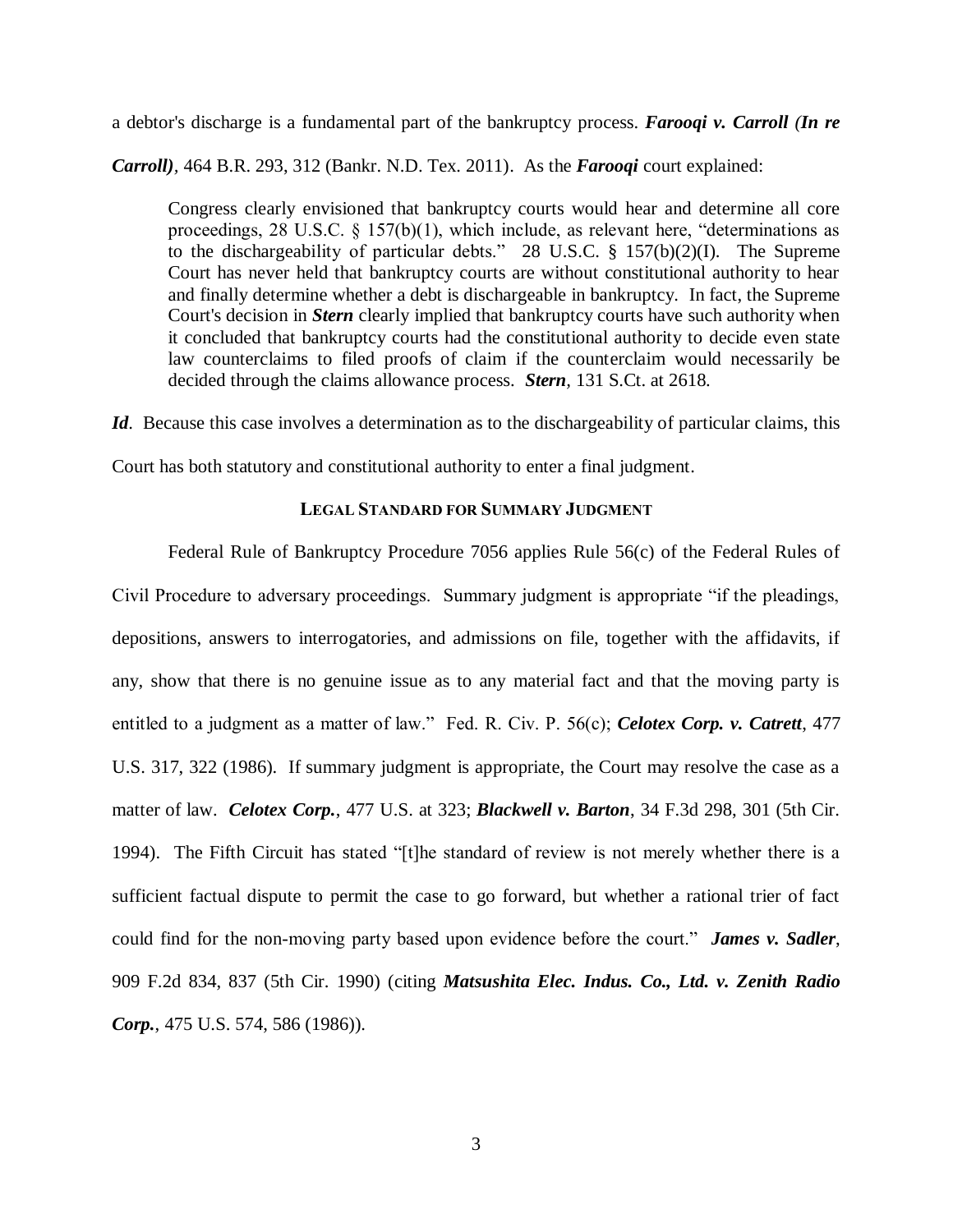To the extent that the non-moving party asserts the existence of factual disputes, the evidence offered by the non-moving party to support those factual contentions must be of a quality sufficient so that a rational fact finder might, at trial, find in favor of the non-moving party. *Matsushita,* 475 U.S. at 585–87 (1986) (non-moving party "must do more than simply show that there is some metaphysical doubt as to material facts"); *Anderson v. Liberty Lobby, Inc.*, 477 U.S. 242, 249–50 (1986) ("adverse party's response . . . must set forth specific facts showing that there is a genuine issue for trial"). If the record "taken as a whole, could not lead a rational trier of fact to find for the non-moving party, then there is no genuine issue for trial." *LeMaire v. Louisiana*, 480 F.3d 383, 390 (5th Cir. 2007). In determining whether a genuine issue of material fact exists, the non-moving party must respond to a proper motion for summary judgment with specific facts demonstrating that such genuine issue exists. A genuine issue of material fact is not raised by mere conclusory allegations or bald assertions unsupported by specific facts. *Leon Chocron Publcidad Y Editoria, S.A. v. Jymm Swaggart Ministries*, 990 F.2d 1253 (5th Cir. 1993).

### **FACTUAL AND PROCEDURAL BACKGROUND**

On October 13, 2003 ("Petition Date"), Plaintiff/Debtor, AMPAM Power Plumbing, L.P. (now Power Plumbing, Inc.) ("Power"), filed a voluntary petition for relief under Chapter 11 of the Bankruptcy Code. Power's Chapter 11 Plan of Reorganization was confirmed on July 30, 2004 ("Confirmation Date"). After the Petition Date but before the Confirmation Date, Power and Defendant/Claimant, Capstone Building Corporation ("Capstone"), entered into a contract for Power to perform plumbing services for a residence hall complex at Sam Houston State University (the "Project").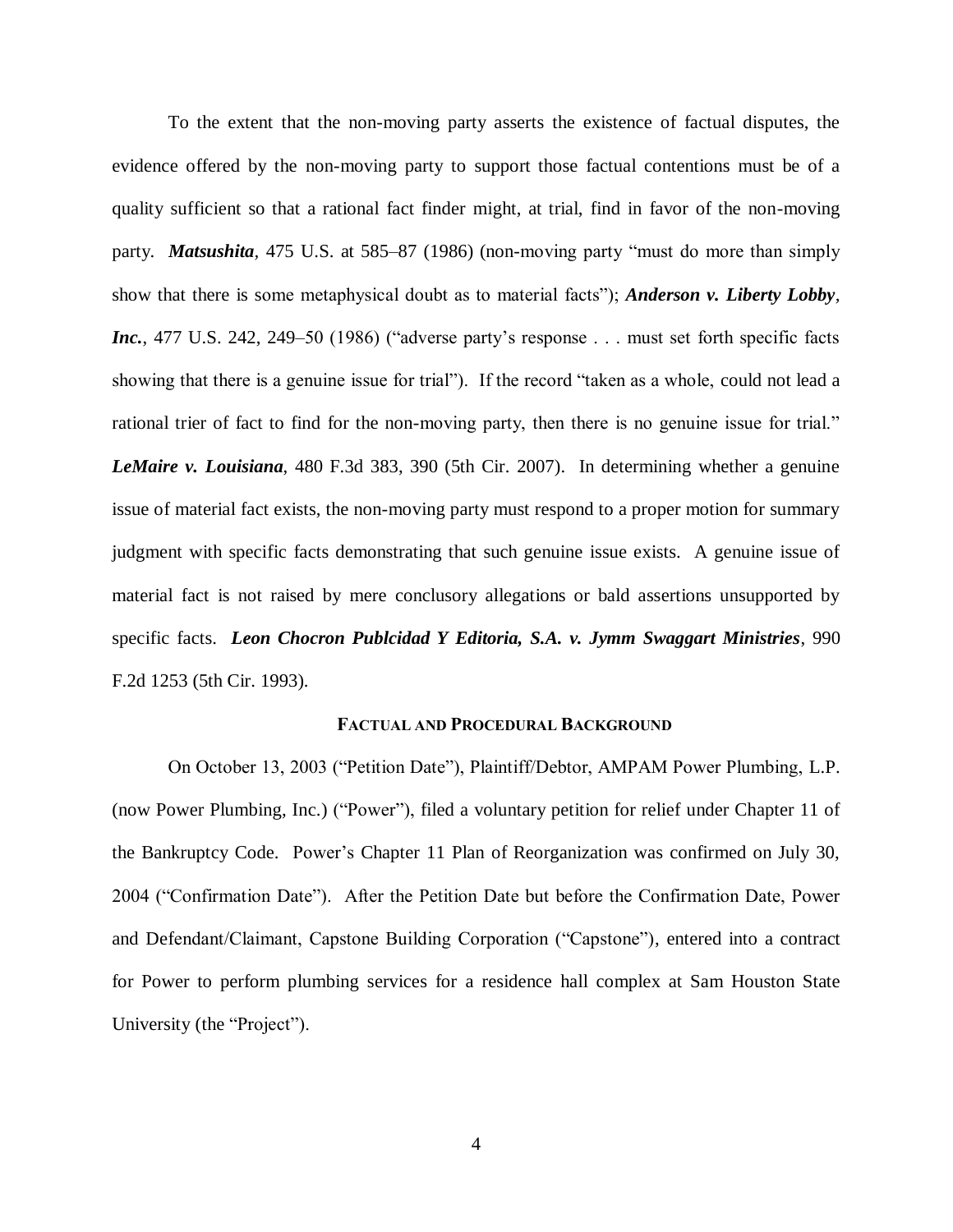The contract specified that Power's work was to be finished by July 14, 2004. Power's work was largely completed on the Project by July 30, 2014—save for punch list items and a meeting to be attended by a Power representative. After the contract between Power and Capstone was entered into but before the Confirmation Date, Power apprised Capstone of its bankruptcy proceeding. On August 13, 2004, the architectural firm on the Project issued a Certificate of Substantial Completion, and Capstone remained unaware of any possible issues with regard to Power's work until February 16, 2011.

Capstone filed a Third-Party Petition against Power in Cause No. 13-26476, *Texas State University Board of Regents v. American Campus Development, et al*, pending in the 12th Judicial District Court of Walker County, Texas (the "State Court Suit"). Capstone has asserted contractual indemnity and/or contribution relating to Power's work on the Sam Houston State Project. Power reopened its Chapter 11 Case on May 6, 2014 and filed this adversary proceeding. Power now moves for summary judgment finding that all claims Capstone held in relation to Power's work completed on the Sam Houston State Project were discharged by virtue of the Confirmation Order and therefore, Capstone must dismiss its claims against Power in the State Court Suit.<sup>1</sup>

 $\overline{a}$ 

<sup>&</sup>lt;sup>1</sup> Although not mentioned in Capstone's Brief In Opposition (ECF No. 6), in Capstone's Answer to Power's Original Complaint (ECF No. 3), Capstone contends that its claims are covered by insurance and such insurer's obligations and liabilities were not discharged. While normally a debtor's discharge of its debts does not affect its liability insurers, here, in 2008, the Court entered an Order Granting Plan Agent's Motion For An Order Enforcing Compliance With The Plan And Discharge Injunction, And Clarifying Certain Provisions Of The Plan And Confirmation Order (the "2008 Order"). Debtor sought and obtained Court authorization to acquire insurance coverage from ACE American Insurance Company ("ACE") and later renewed the coverage after the Confirmation Date. The Chapter 11 Plan allowed claimants to seek insurance recovery against Debtor's pre-confirmation insurance policies; however, claimants could not seek recovery against the Reorganized Debtor's Insurance Policies issued after the Confirmation Date. After the Confirmation Date, some general contractors and/or builders sought recovery for contractual indemnity against the ACE. ACE began accepting those claims, fearful of potentially being subject to bad faith claim for denying coverage. Power argued that by paying these claims, ACE was effectively reviving claims discharged by the bankruptcy, particularly given the structure of the insurance policies that required Power to pay large percentages of such claims. After considering the unique circumstances concerning Power's insurance contract with ACE, the Court specifically barred Power's pre-bankruptcy claimants from recourse "with respect to the Debtors, the Reorganized Debtors, and their respective assets and property, including but not limited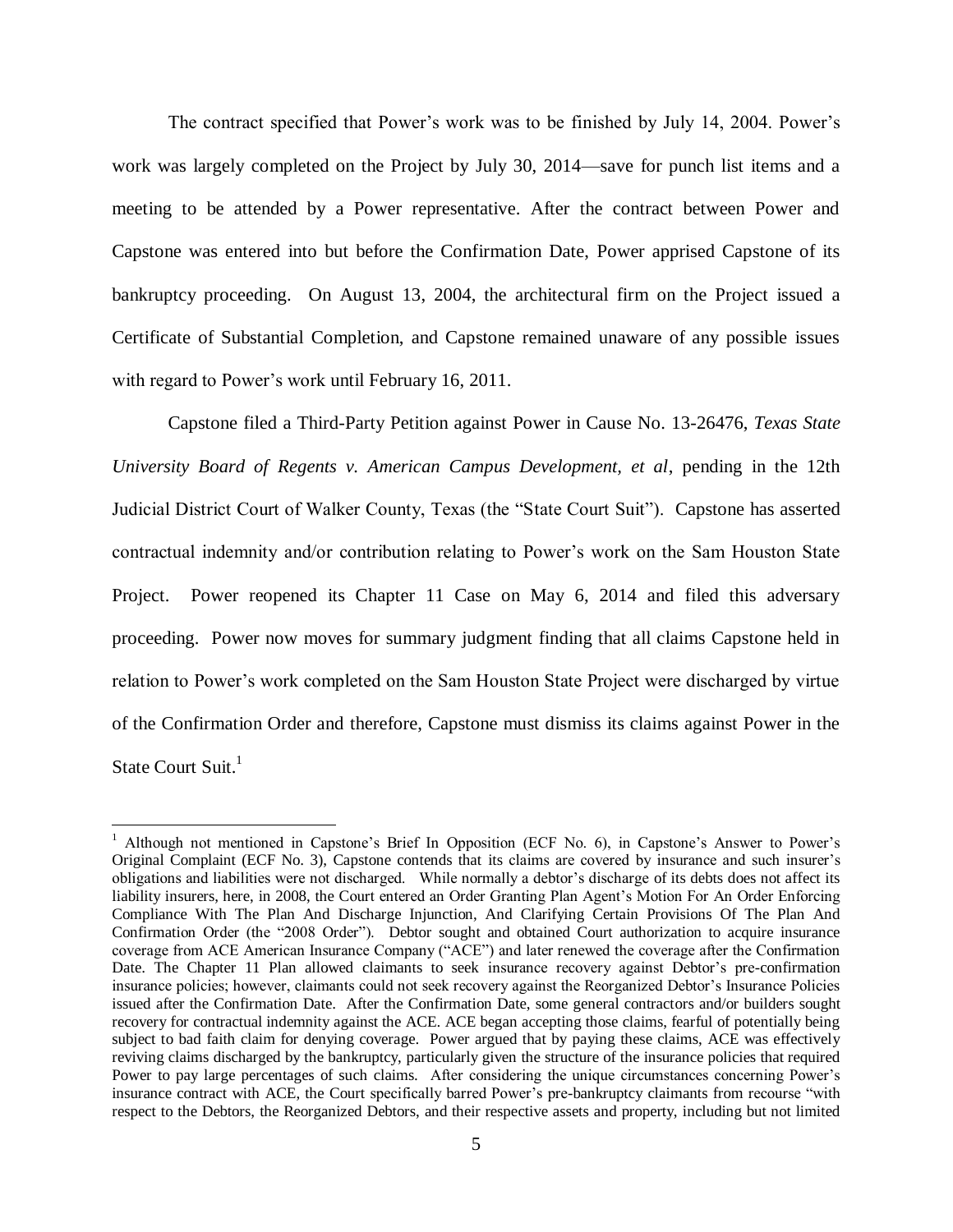#### **DISCUSSION**

Any claims that Capstone could have had against Power at the Confirmation Date were future claims. Future claims are those claims which arise from a debtor's pre-bankruptcy conduct but do not manifest any injury to claimants until after confirmation of the debtor's plan. *Fairchild Aircraft Inc. v. Campbell* **(***In re Fairchild Aircraft Corp*.**)**, 220 B.R. 909, 915-916 (Bankr. W.D. Texas 1998). Treatment of these future claims involves two competing concerns: the Bankruptcy Code's goal of providing a debtor with a fresh start by resolving all claims arising from the debtor's conduct prior to its emergence from bankruptcy; and the rights of individuals who may be damaged by that conduct but are unaware of the potential harm at the time of the debtor's bankruptcy. *Wright v. Corning*, 679 F.3d 101, 105 (3rd Cir. 2012) *cert. denied*, 133 S. Ct. 1239, 185 L. Ed. 2d 177 (2013). To determine the proper treatment of such claims under the Bankruptcy Code, it is essential first to ascertain whether the claimant held a pre-confirmation claim and then determine whether the pre-confirmation claim may be discharged by confirmation within the restraints of constitutional due process.

### **A. Classification of Capstone's Claims as Pre-Confirmation**

 $\overline{a}$ 

A claim is defined as a "right to payment, whether or not such right is reduced to judgment, liquidated, unliquidated, fixed, contingent, matured, unmatured, disputed, undisputed, legal, equitable, secured, or unsecured." 11 U.S.C. § 101(5)(A). Congress intended the term "claim" to have the "broadest possible definition … [including] all legal obligations of the debtor, no matter how remote or contingent." H.R.Rep. No. 95-595, at 649 (1977), *reprinted in* 1978 U.S.C.C.A.N. 5787, 5963. Although not defined by the Bankruptcy Code, the Fifth Circuit

to, the ACE Policies and any other insurance policies purchased on or after August 2, 2004, or providing for insurance coverage to the Debtors or Reorganized Debtors on and after August 2, 2004." Although referenced during oral argument, Capstone did not provide a copy of the 2008 Order to the Court and did not move for any relief based on the insurance policies. Nevertheless, for the sake of completeness, the Court finds that the 2008 Order has no effect whatsoever on the Court's findings on Power's Motion for Summary Judgment.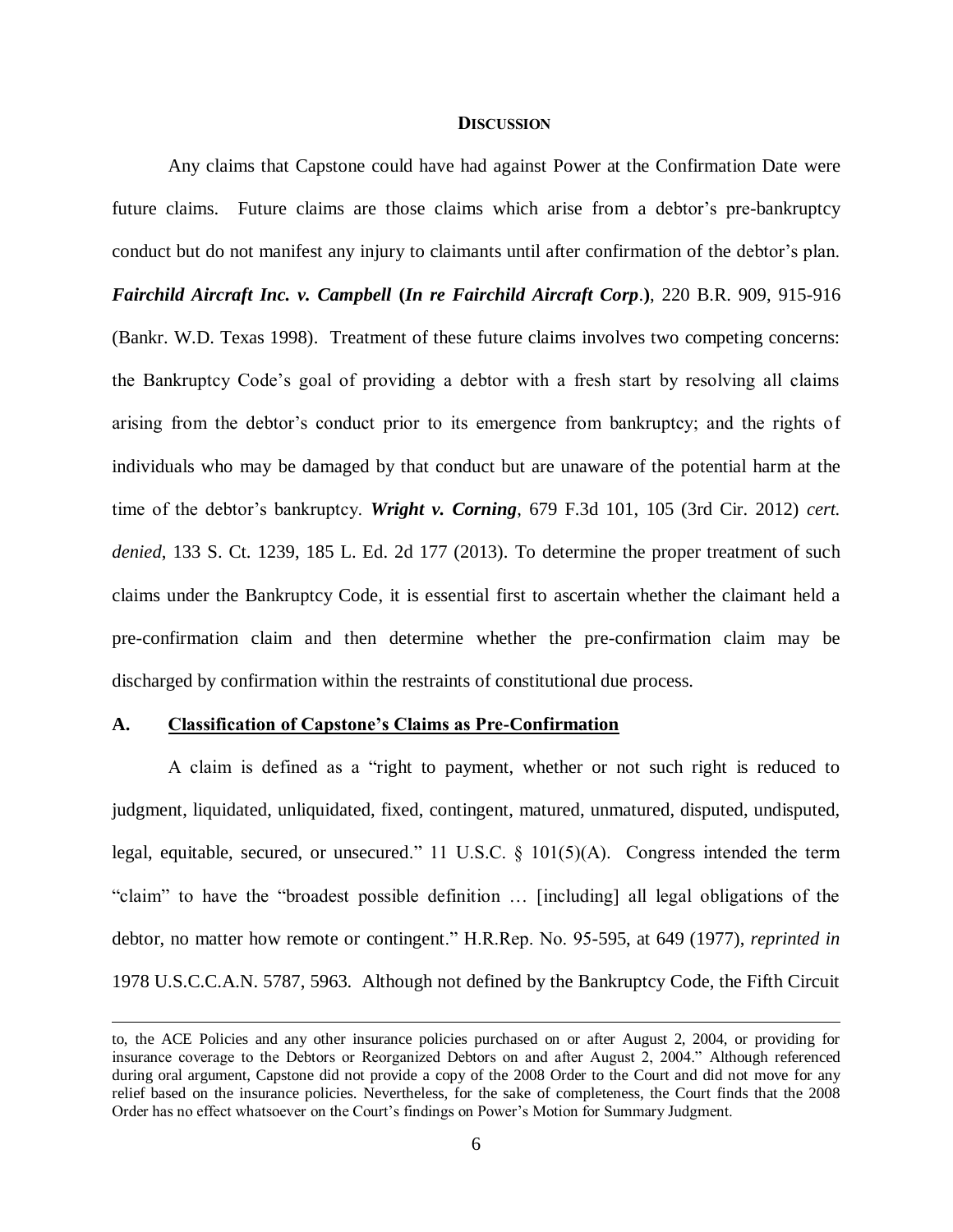defines a claim as contingent if the debt "is one which will be called upon to pay only upon the occurrence or happening of an extrinsic event that will trigger the liability of the debtor to the alleged creditor." *Beaumont v. Durkay* **(***In Matter of Ford)*, 967 F.2d 1047, 1051 (5th Cir. 1992). While a claim may not have yet accrued under state law, it may nonetheless be treated as a contingent claim within the meaning of the Bankruptcy Code. *Riverwood Int'l Corp. v. Olin Corp. (In re Manville Forest Prods. Corp.)*, 225 B.R. 862, 866 (Bankr. S.D.N.Y. 1998*) aff'd*, 209 F.3d 125 (2d Cir. 2000); *see also Hassanally v. Republic Bank* **(***In re Hassanally)*, 208 B.R. 46, 50 (9th Cir. BAP 1997) (holding that while state law determines the existence of a claim, federal law determines when a claim arises for bankruptcy purposes).

Among the circuits, several approaches have emerged on how broadly the term "claim" is to be interpreted, particularly in the context of future claims. In *Lemelle v. Universal Mfg. Corp*., the Fifth Circuit adopted the *Piper* pre-petition relationship approach. 18 F.3d 1268, 1277 (5th Cir. 1994) (citing *In re Piper Aircraft Corp*., 162 B.R. 619 (Bankr. S.D. Fla. 1994)); *see also Wheeler v. Magdovitz (Matter of Wheeler)*, 137 F.3d 299, 301 (5th Cir. 1998) (stating the Fifth Circuit has "thereby adopt[ed] the *Piper* middle ground approach"). Under the pre-petition relationship test state in *Piper*, a claim arises at the time of the "debtor's [tortious] conduct forming the basis of liability *only if* the claimant had some type of specific relationship with the debtor at that time." *Lemelle,* 18 F.3d at 1276 (emphasis in original).

#### 1. Contractual Relationship Between Capstone and Power

The Fifth Circuit has previously found that a contractual relationship between the debtor and claimant is "[clearly] a pre-petition relationship sufficient to meet the *Piper* and *Lemelle* requirement." *Wheeler*, 137 F.3d at 301 (1998). In *Wheeler*, the Fifth Circuit considered whether debtor's state law legal malpractice claim against his bankruptcy counsel was a pre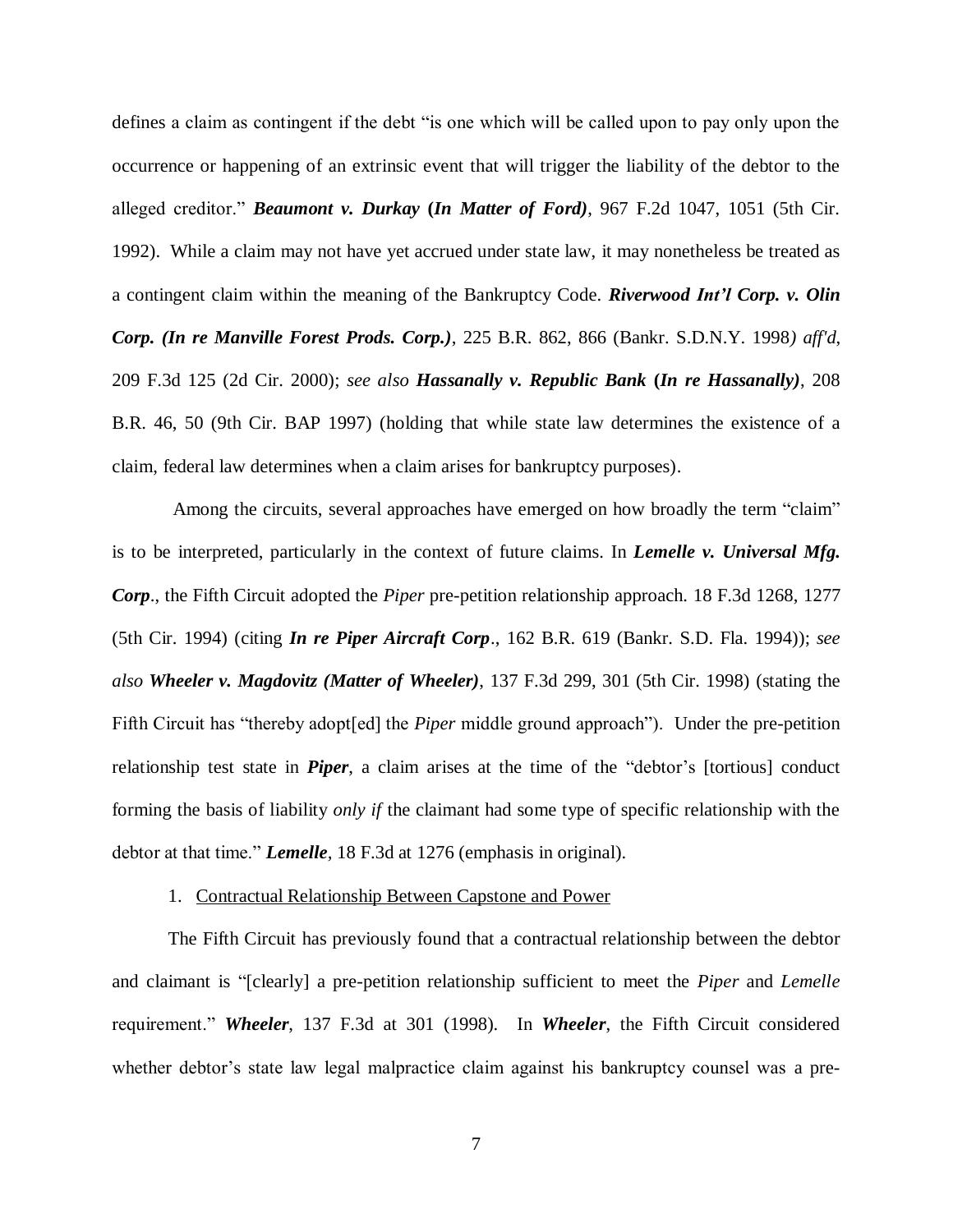confirmation claim and therefore property of the Chapter 7 bankruptcy estate. *Id.* at 300. The court found that the debtor's attorney-client contractual relationship clearly met the standard previously adopted in *Lemelle*—of "a pre-petition contact, privity or other relationship between the tort-feasor and the injured claimant." *Id.* at 301. Based on the contractual relationship in *Wheeler*, the malpractice claim arose pre-bankruptcy and was property of the estate, despite not manifesting any injury until years after confirmation of debtor's Chapter 7 plan. *Id.* at 300.

Power and Capstone both agree that the parties entered into a contract and that substantial work was completed before the confirmation of Power's Chapter 11 Plan. The Code provides that confirmation of a plan "discharges the debtor from any debt that arose before the date of such confirmation." 11 U.S.C. § 1141(a)(1)(A). Therefore, a "claim" under Chapter 11 of the Bankruptcy Code extends to post-petition, but pre-confirmation conduct. *Wright*, 679 F.3d at 107. A claim arising from such a pre-confirmation, non-executory contract is similar to any other pre-petition claim and would be discharged by confirmation of the Chapter 11 plan. *Manville Forest Products Corp*., 225 B.R. at 865. By virtue of the contract entered into by Power and Capstone and the substantial amount of work performed prior to confirmation, the parties had a pre-confirmation relationship that satisfies *Piper* and *Lemelle*. 2 Therefore, Capstone's claims arose at the point in time at which Power's wrongful conduct forming the basis for liability in the State Court Suit occurred.

### 2. Time of Power's Conduct Forming the Basis for Liability

 $\overline{a}$ 

In the State Court Suit, Capstone asserts claims for common law indemnity and/or contribution in relation to Power's work on the Sam Houston State Project. The contract

<sup>2</sup> The claimants in *Lemelle v. Universal Mfg. Corp*., 18 F.3d 1268 (5th Cir. 1994) and *In re Piper Aircraft Corp.,*  162 B.R. 619 (Bankr. S.D. Fla. 1994) held pre-petition claims. As *Wright* instructs, pre-petition and preconfirmation claims are treated identically in the context of future claims. 679 F.3d at 107. Therefore, for clarity, the Court will use the term "pre-confirmation."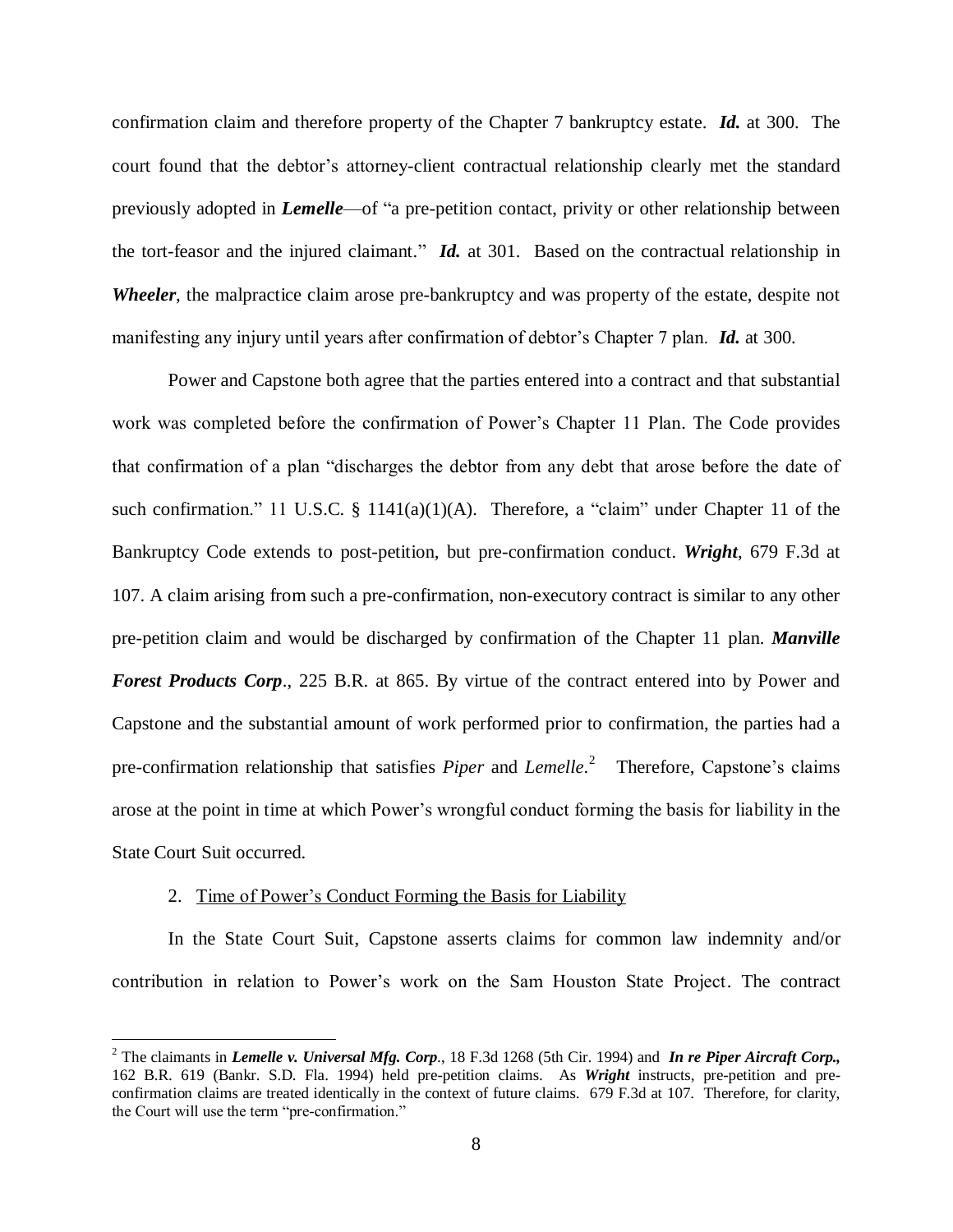contemplated a specific completion date of July 14, 2004 and substantially all of Power's work was completed by July 30, 2004. Capstone specifically points to the following occurrences to show that Power completed work on the Project post-confirmation: (1) possible punch list items that were not completed by the Confirmation Date; (2) meetings that Power's representatives attended post-confirmation; and (3) a one-year warranty executed two days after confirmation. Capstone concedes that these post-confirmation actions do not independently form the basis for liability in the State Court Suit. Rather, Capstone argues that these actions are illustrative of its due process argument.

Although Power had contact with the Project post-confirmation, the basis for liability in the State Court Suit is the work Power completed prior to Confirmation Date—not these limited post-confirmation contacts. As a result of the parties' pre-confirmation contractual relationship, the claim arose at the time the conduct giving rise to liability in the State Court Suit took place, even though the possible resulting injury from this conduct did not yet manifest by the Confirmation Date. *See In re Hassanally*, 208 B.R. at 54 (finding that the fact that the consequences of the wrongful conduct which formed the basis for the contingent claim materialized at a later date does not alter the character of the claim as pre-confirmation). Therefore, Capstone held pre-confirmation claims against Power for their work on the Sam Houston State Project.<sup>3</sup>

 $\overline{a}$ 

 $3$  A number of courts have held or at least suggested that a breach of contract claim arises at the time the contract was entered into because a party to an ordinary contract should reasonably anticipate that the other party will breach or has made misrepresentations with respect to the contract, whether or not it was aware of any breach or misrepresentation when the petition was filed or before the claims bar date. *Conseco, Inc. v. Schwartz (In re Conseco, Inc.)*, 330 B.R. 673, 686 (Bankr. N.D. Ill. 2005); *see also In re Russell*, 193 B.R. 568, 571 (Bankr.S.D.Cal. 1996) ("It is within the fair contemplation of parties entering into a contract that the other party may breach it, or have made representations to induce the making of the contract. Thus, a contingent claim arises at that point, although it may never mature."); *In re Manville Forest Prods. Corp.*, 225 B.R. 862, 867 (Bankr. S.D.N.Y. 1998) *aff'd*, 209 F.3d 125 (2nd Cir. 2000) ("Indemnity agreements are intended to establish contingent future obligations immediately upon execution … It is irrelevant whether the event triggering the Debtor's liability under the Indemnity Agreements occurred before or after the petition was filed.").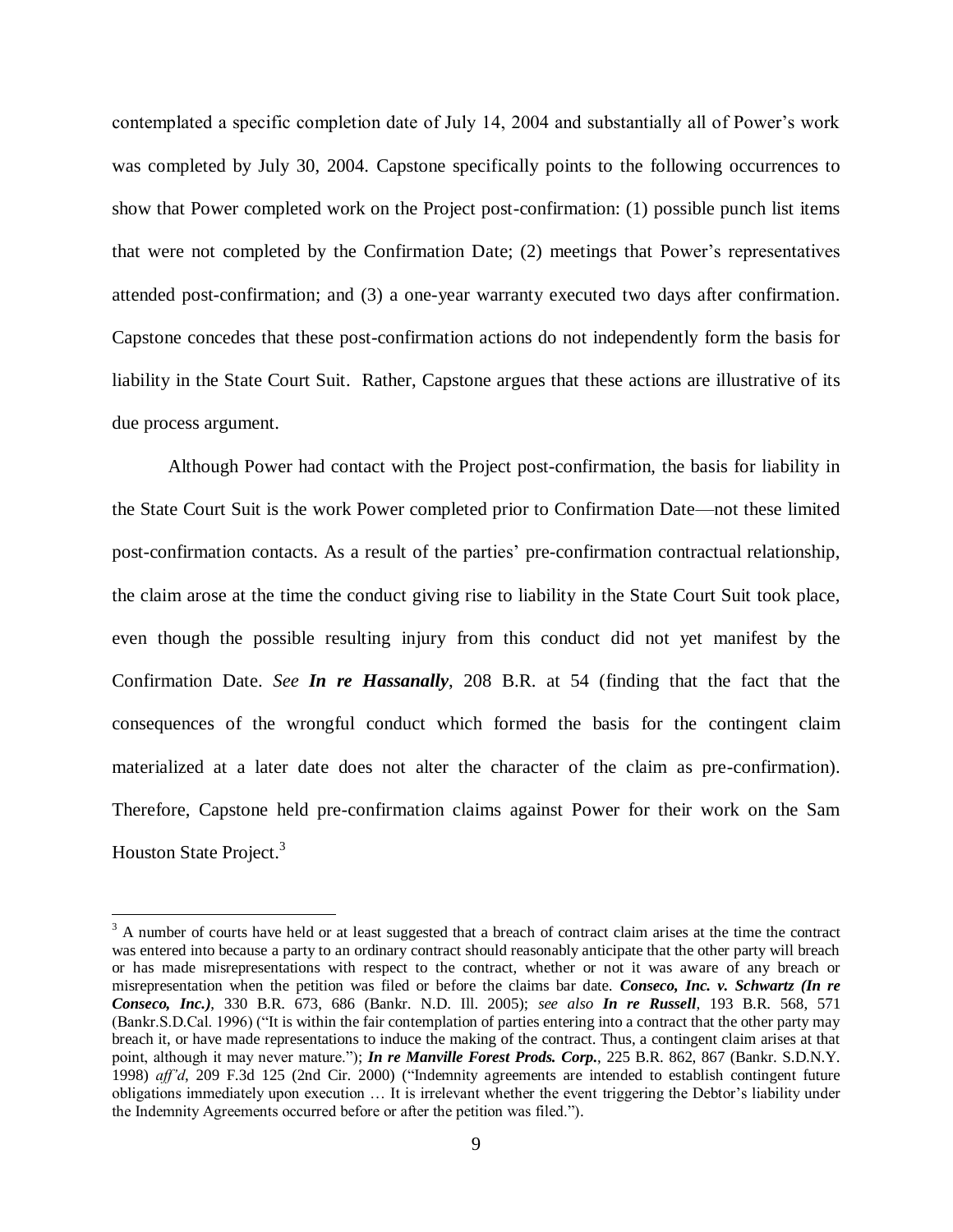## **B. Discharge of Capstone's Claims Against Power**

While the broad definition of claim serves debtors' interests in receiving a fresh start, this definition is restrained by the constitutional protections of due process. Due process requires notice to be "reasonably calculated, under all circumstances, to inform interested parties of the pendency" of a proceeding. *Jimmy Williams, Sr., et al v, Placid Oil Co. (In the Matter of Placid Oil Co.***)**, 753 F.3d 151, 154 (5th Cir. 2014) (citing *Mullane v. Cent. Hanover Bank & Trust Co***.**, 339 U.S. 306, 314, (1950)). The level of notice required depends on a creditor's status as known or unknown. *Placid Oil*, 753 F.3d at 154. Actual notice is required only for known creditors, which the Fifth Circuit defines as those creditors that debtor possess specific information about a manifested injury against, to make the claim more than merely foreseeable. *Id.* at 155. While Capstone may actually be an unknown creditor, it is undisputed that Capstone received actual notice of the pendency of Power's bankruptcy petition. This satisfies even the more onerous due process notice requirements to known creditors.

Capstone does not dispute that it received actual notice, but rather argues that because Capstone was not aware of any possible defect in Power's work at the time Capstone received notice, Capstone was unable to protect its rights. Therefore, discharge of Capstone's claims would deprive Capstone of its due process rights. Nevertheless, the Fifth Circuit recently held that claimants are not deprived of due process even where, at the time they receive notice of the bankruptcy proceeding, they are unaware of any injury. *See generally Placid Oil,* 753 F.3d 151 (holding that a debtor's publication in a newspaper of national circulation satisfied due process requirements for discharge where decedent and claimants in a wrongful death action were unaware of asbestos exposure and resulting mesothelioma at the time notice was published). In *Placid Oil*, the harmful conduct and resulting injury were unknown to claimants for over fifteen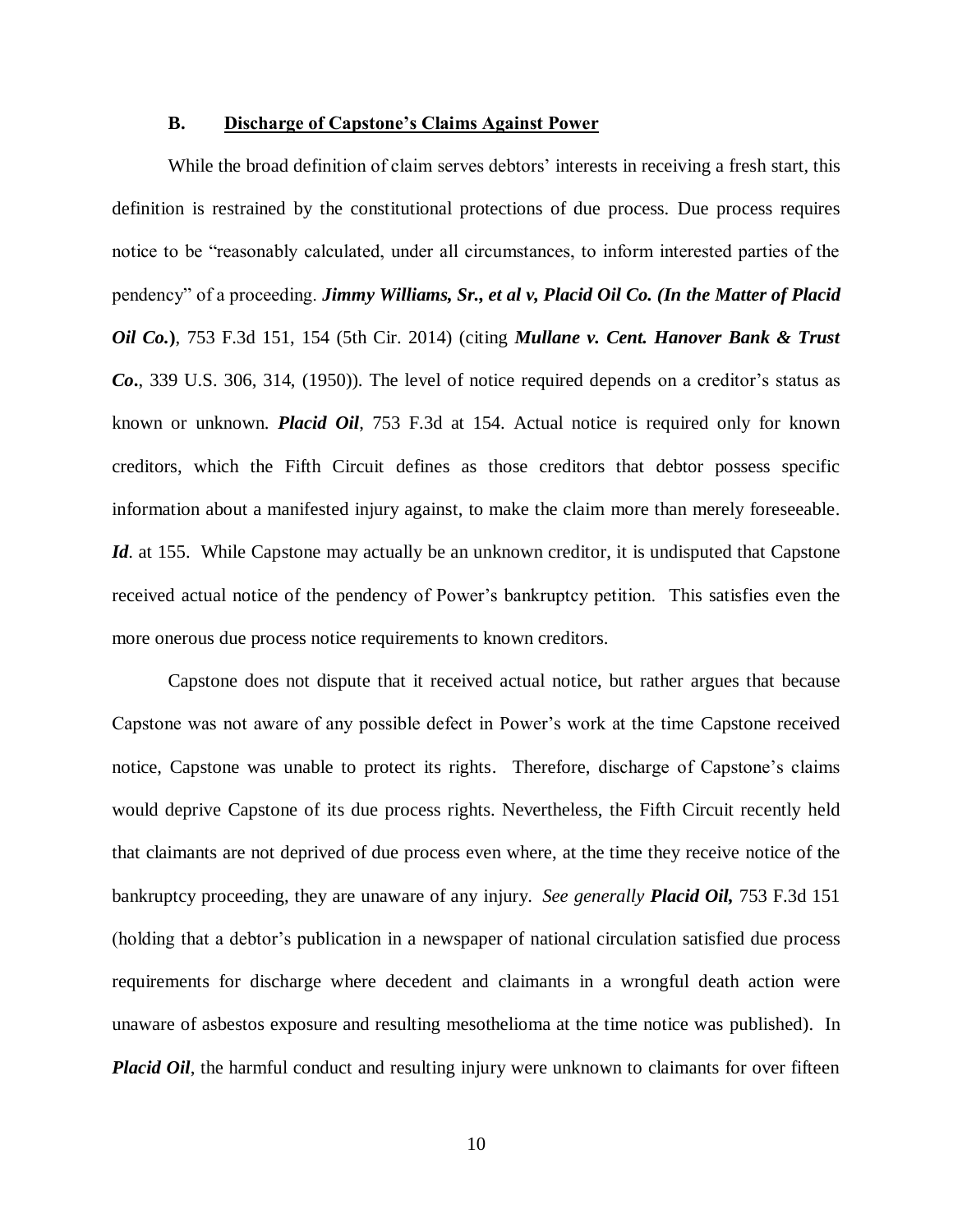years after the debtor obtained a discharge. *Id*. at 153. Nonetheless, after acknowledging the difficulty the claimants faced, the Fifth Circuit found that the claimants' due process rights were not violated by holding their pre-petition claim had been discharged. *Id*. at 158. <sup>4</sup>

Given that the parties' had a pre-confirmation contractual relationship and that it is undisputed Capstone received actual notice of pendency of Power's bankruptcy before the Confirmation Date, Capstone's due process rights were even more protected than the claimants in *Placid Oil*. Therefore, despite the latency in manifestation of any injury, a finding that Capstone's claims against Power were discharged by the Confirmation Order does not violate Capstone's due process rights. Because Capstone received actual notice of Power's bankruptcy comporting with the constitutional requirements of due process, all pre-confirmation claims relating to Power's work on the Sam Houston State Project were discharged by the Confirmation Order.

#### **CONCLUSION**

Having gone through the facts of the case and considered the arguments made by the parties, this Court finds that (1) Capstone held pre-confirmation claims against Power and (2) those claims were discharged by Confirmation Order entered in Power's Chapter 11 bankruptcy proceeding.

A separate order granting the Plaintiff's Motion for Summary Judgment will be entered.

 $\overline{a}$ 

<sup>&</sup>lt;sup>4</sup> While scholars and judges have criticized the severity of including claims whose holders were not readily identifiable at the time of bankruptcy, these critiques have been limited to unknown claimants receiving only constructive notice*. Jimmy Williams, Sr., et al v. Placid Oil Co*. **(***In Matter of Placid Oil)*, 753 F.3d 151 (5th Cir. 2014) (Dennis, J., dissenting) ("Unknown, future claimants, even if they receive notice of a bankruptcy proceeding, are often unable to recognize that their rights will be affected by the bankruptcy, for instance because they are unaware that the debtor has exposed them to toxic substances or because they have yet to manifest any injuries by the time the debtor files for bankruptcy."); *Hexcel Corp. v. Stepan Co. (In re Hexcel Corp*.), 239 B.R. 564, 571 (N.D. Cal. 1999) ("It is difficult to imagine, however, how the announcement of a bankruptcy proceeding published in the *Wall Street Journal* could possibly satisfy due process concerns for a potential creditor who had no way of knowing that it may have a claim against the debtor some time in the future."); Laura B. Bartell, *Due Process for the Unknown Future Claim in Bankruptcy—Is This Notice Really Necessary?*, 78 Am. Bank. L.J. 339, 351–52 (2004) (finding that even if unknown creditors see notice, "they could not recognize themselves as affected in any way by the bankruptcy case and will, therefore, take no action to ensure their interests are represented.").